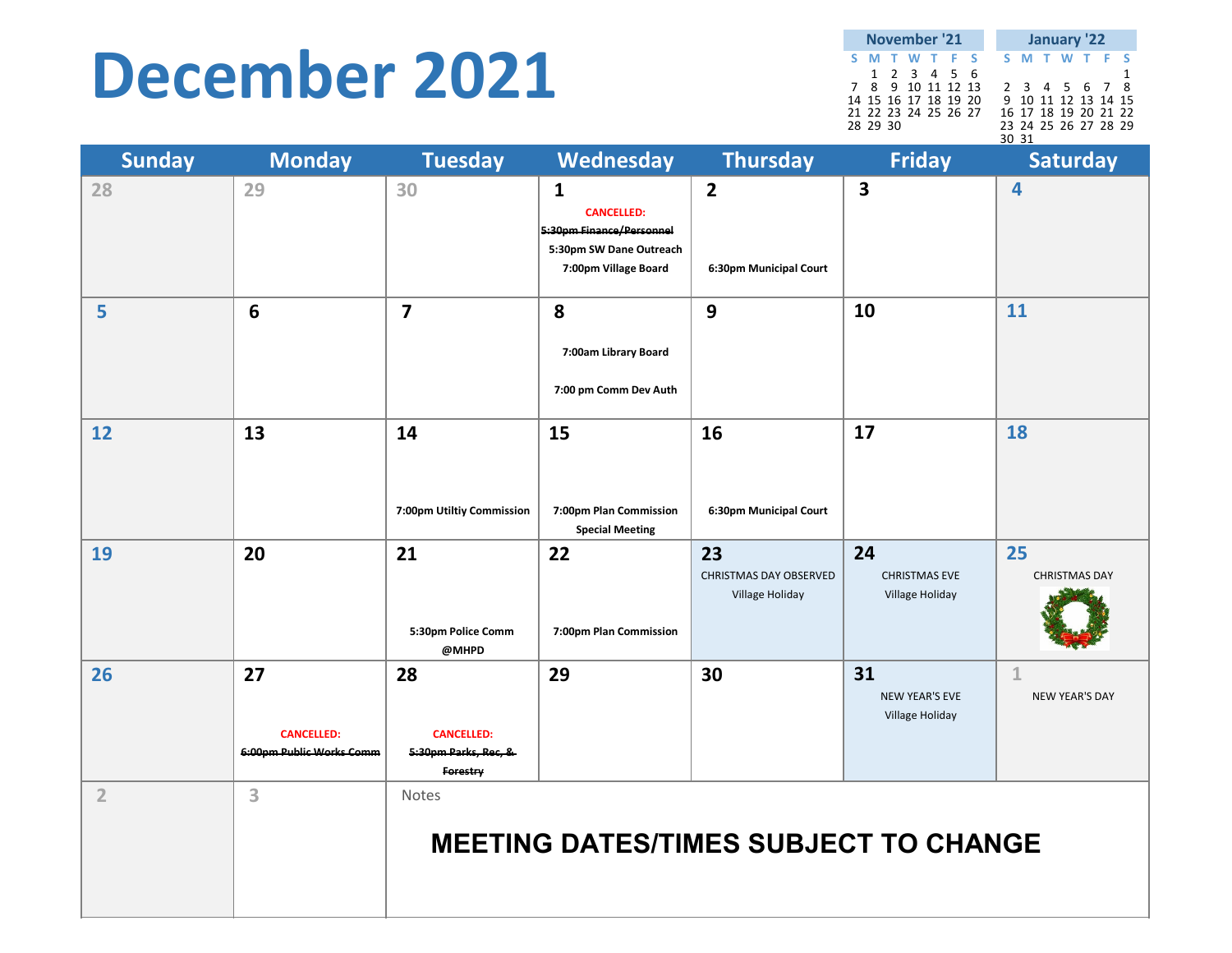#### **November 2021**

|  | October '21          |   |               |  |  | December '21         |  |
|--|----------------------|---|---------------|--|--|----------------------|--|
|  | S M T W T F S        |   |               |  |  | S M T W T F S        |  |
|  |                      | 1 | $\mathcal{P}$ |  |  | 1 2 3 4              |  |
|  | 3 4 5 6 7 8 9        |   |               |  |  | 5 6 7 8 9 10 11      |  |
|  | 10 11 12 13 14 15 16 |   |               |  |  | 12 13 14 15 16 17 18 |  |
|  | 17 18 19 20 21 22 23 |   |               |  |  | 19 20 21 22 23 24 25 |  |
|  | 24 25 26 27 28 29 30 |   |               |  |  | 26 27 28 29 30 31    |  |
|  |                      |   |               |  |  |                      |  |

| <b>Sunday</b>  | <b>Monday</b>                                      | <b>Tuesday</b>                         | Wednesday                                                                                | <b>Thursday</b>                                      | <b>Friday</b>         | <b>Saturday</b> |
|----------------|----------------------------------------------------|----------------------------------------|------------------------------------------------------------------------------------------|------------------------------------------------------|-----------------------|-----------------|
| 31             | $\mathbf{1}$                                       | $\overline{2}$                         | 3<br>5:30pm Finance/Personnel<br>7:00pm Village Board                                    | 4<br>6:30pm Municipal Court                          | 5                     | 6               |
| $\overline{7}$ | 8                                                  | 9<br>7:00pm Utiltiy Commission         | 10<br>6:00 pm Comm Dev Auth                                                              | 11 VETERAN'S DAY                                     | 12                    | 13              |
| 14             | 15<br>6:00pm Public Safety Comm                    | 16                                     | 17<br>6:00pm Village Board<br><b>Public Hearing-Budget Mtg</b><br>7:00pm Plan Commission | 18<br>7:00am Library Board<br>6:30pm Municipal Court | 19                    | 20              |
| 21             | 22<br><b>CANCELLED</b><br>6:00pm Public Works Comm | 23<br>5:30pm Parks, Rec, &<br>Forestry | 24                                                                                       | 25<br><b>THANKSGIVING DAY</b><br>Village Holiday     | 26<br>Village Holiday | 27              |
| 28             | 29                                                 | 30                                     | $\mathbf 1$                                                                              | $\overline{2}$                                       | 3                     | $\overline{4}$  |
| 5              | 6                                                  | Notes                                  | <b>MEETING DATES/TIMES SUBJECT TO CHANGE</b>                                             |                                                      |                       |                 |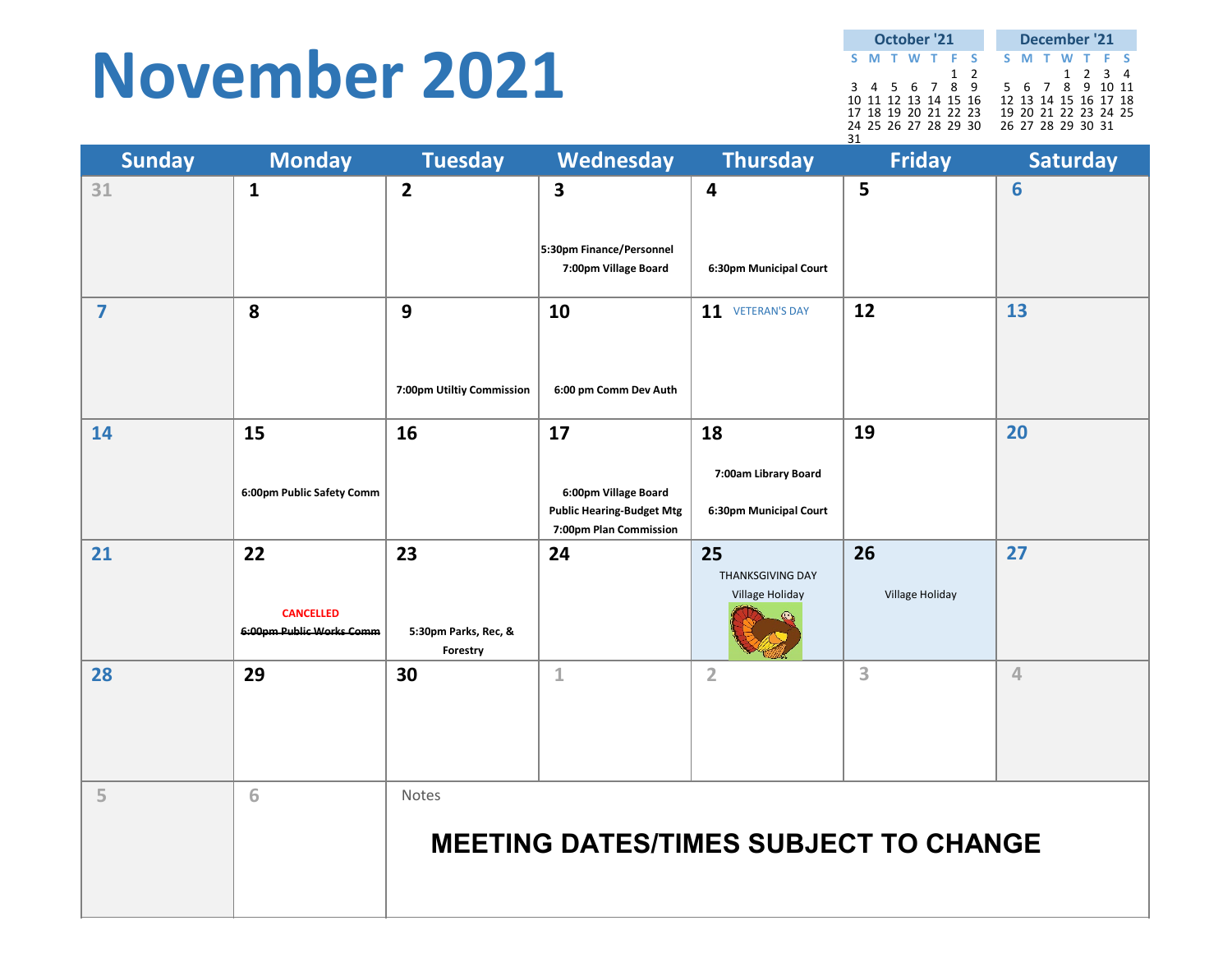#### **October 2021**

|  |                | September '21        |                 | November '21      |          |  |  |                      |  |  |
|--|----------------|----------------------|-----------------|-------------------|----------|--|--|----------------------|--|--|
|  |                | S M T W T F S        |                 |                   |          |  |  | S M T W T F S        |  |  |
|  |                |                      | $1 \t2 \t3 \t4$ |                   |          |  |  | 1 2 3 4 5 6          |  |  |
|  |                | 5 6 7 8 9 10 11      |                 | 7 8 9 10 11 12 13 |          |  |  |                      |  |  |
|  |                | 12 13 14 15 16 17 18 |                 |                   |          |  |  | 14 15 16 17 18 19 20 |  |  |
|  | 26 27 28 29 30 | 19 20 21 22 23 24 25 |                 |                   | 28 29 30 |  |  | 21 22 23 24 25 26 27 |  |  |

| <b>Sunday</b> | <b>Monday</b>                                       | <b>Tuesday</b>                                                                                  | Wednesday                                                                                                     | <b>Thursday</b>                                            | <b>Friday</b> | <b>Saturday</b> |
|---------------|-----------------------------------------------------|-------------------------------------------------------------------------------------------------|---------------------------------------------------------------------------------------------------------------|------------------------------------------------------------|---------------|-----------------|
| 26            | 27                                                  | 28                                                                                              | 29                                                                                                            | 30                                                         | $\mathbf{1}$  | $\overline{2}$  |
| 3             | 4                                                   | 5                                                                                               | 6<br>4:00pm Finance/Personnel<br>7:00pm Village Board                                                         | $\overline{7}$                                             | 8             | 9               |
| 10            | 11 COLUMBUS DAY                                     | 12<br>5:30pm Police Commission<br>7:00pm Utiltiy Commission                                     | 13<br>5:00pm Finance/Personnel<br>6:00 pm Comm Dev Auth                                                       | 14<br>6:30pm Municipal Court<br>*Only 1 court date-October | 15            | <b>16</b>       |
| 17            | 18                                                  | 19<br>5:30pm Police Comm<br><b>Officer Interviews @MHPD</b>                                     | 20<br>5:30pm Police Comm<br><b>Officer Interviews @MHPD</b><br><b>5:30pm Outreach Comm</b><br>@ Senior Center | 21                                                         | 22            | 23              |
| 24            | 25<br><b>Public Works Comm-</b><br><b>CANCELLED</b> | 26<br>5:30pm Police Comm<br><b>Officer Interviews @MHPD</b><br>5:30pm Parks, Rec, &<br>Forestry | 27<br><b>Public Hearing-</b><br>6:00pm<br>Village Board &<br><b>Plan Commission</b><br>7:00pm Plan Commission | 28<br>7:00am Library Board                                 | 29            | 30              |
| 31            | $\mathbf{1}$                                        | Notes                                                                                           | <b>MEETING DATES/TIMES SUBJECT TO CHANGE</b>                                                                  |                                                            |               |                 |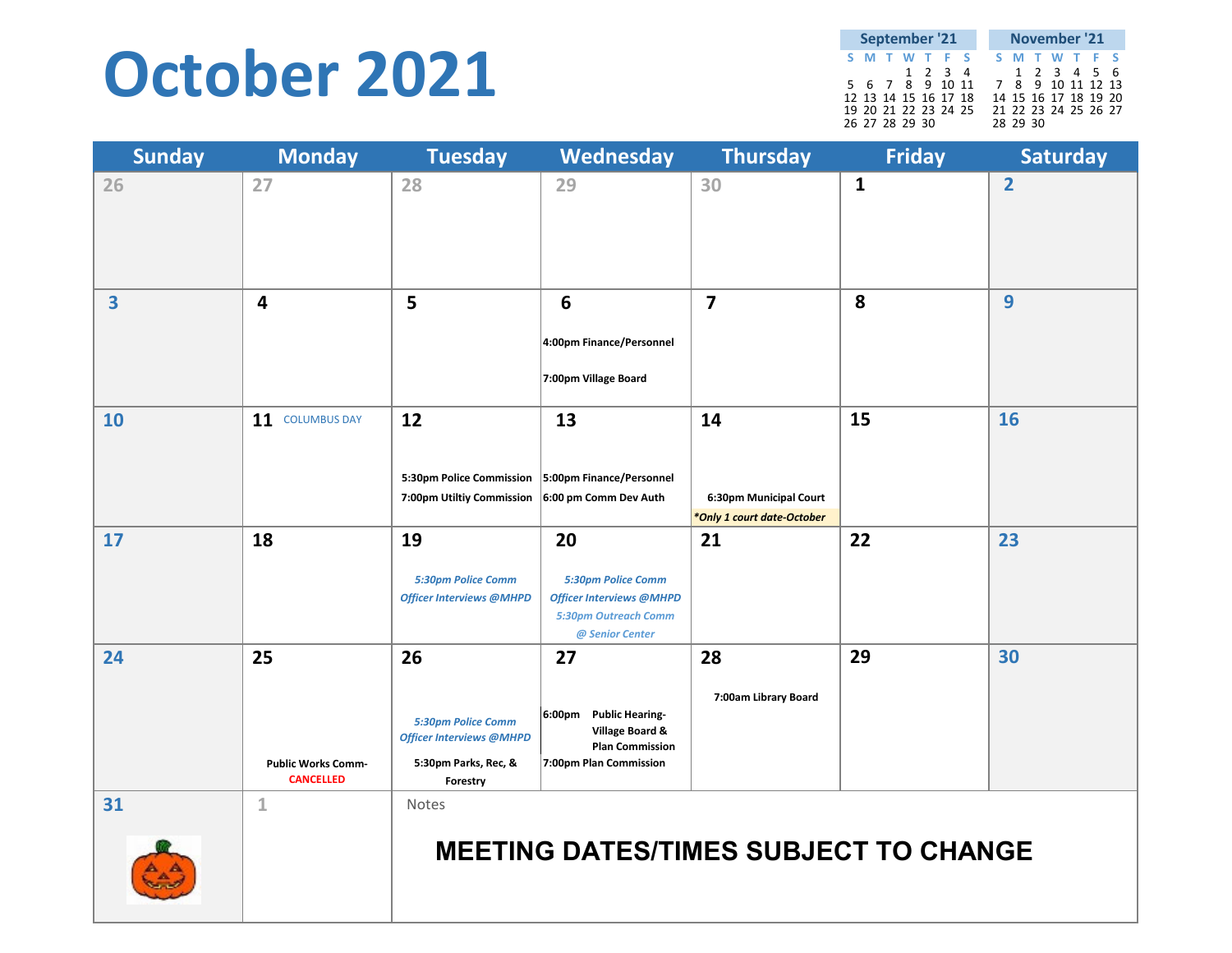## **September 2021**

**SMTWT F S SMTWT F S** 1234567 12 8 9 10 11 12 13 14 3 4 5 6 7 8 9 15 16 17 18 19 20 21 10 11 12 13 14 15 16 22 23 24 25 26 27 28 17 18 19 20 21 22 23 29 30 31 24 25 26 27 28 29 30 31**August '21 October '21**

| <b>Sunday</b> | <b>Monday</b>                                      | <b>Tuesday</b>                                              | Wednesday                                                                            | <b>Thursday</b>              | <b>Friday</b>           | Saturday                |
|---------------|----------------------------------------------------|-------------------------------------------------------------|--------------------------------------------------------------------------------------|------------------------------|-------------------------|-------------------------|
| 29            | 30                                                 | 31                                                          | $\mathbf{1}$<br><b>CANCELLED</b><br>5:30pm Finance/Personnel<br>7:00pm Village Board | $\overline{2}$               | $\overline{\mathbf{3}}$ | $\overline{\mathbf{4}}$ |
| 5             | 6<br><b>LABOR DAY</b><br><b>Village Holiday</b>    | $\overline{7}$                                              | 8<br>6:00 pm Comm Dev Auth                                                           | 9<br>6:30pm Municipal Court  | 10                      | 11                      |
| 12            | 13                                                 | 14<br>5:30pm Police Commission<br>7:00pm Utiltiy Commission | 15<br>5:30pm Outreach Comm<br>@ Senior Center                                        | 16                           | 17                      | 18                      |
| 19            | 20<br>6:00pm Public Safety Comm                    | 21                                                          | 22<br>7:00pm Plan Commission                                                         | 23<br>7:00am Library Board   | 24                      | 25                      |
| 26            | 27<br>6:00pm Public Works Comm<br><b>CANCELLED</b> | 28<br>5:30pm Parks, Rec, &<br>Forestry<br><b>CANCELLED</b>  | 29<br>5:00pm Finance/Personnel                                                       | 30<br>6:30pm Municipal Court | $\mathbf{1}$            | $\overline{2}$          |
| 3             | $\overline{4}$                                     | Notes                                                       | <b>MEETING DATES/TIMES SUBJECT TO CHANGE</b>                                         |                              |                         |                         |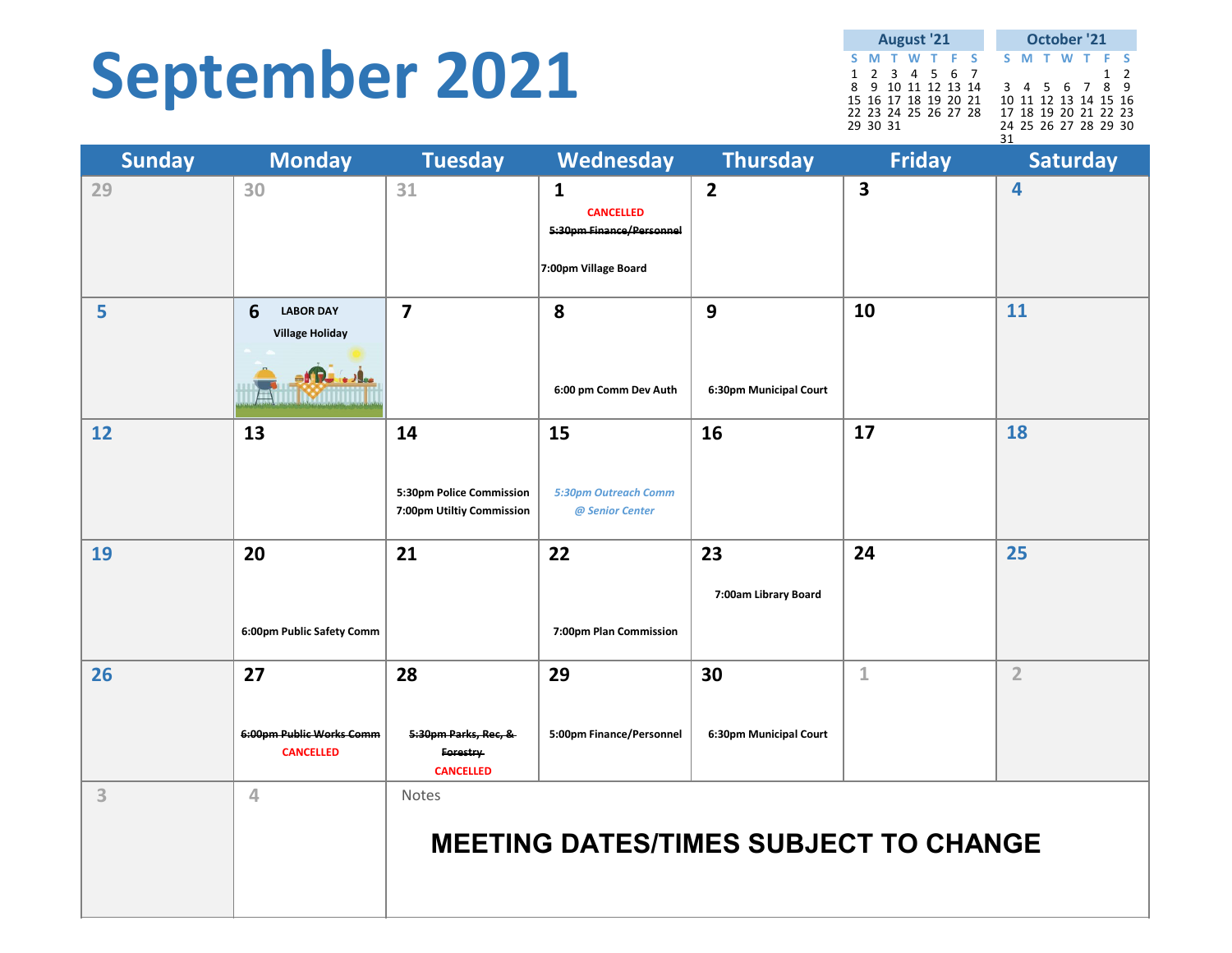## **August 2021**

|                      | <b>July '21</b> |                      |       |  |                      |  | September '21        |                 |  |
|----------------------|-----------------|----------------------|-------|--|----------------------|--|----------------------|-----------------|--|
|                      |                 | S M T W T F S        |       |  |                      |  | <b>SMTWTFS</b>       |                 |  |
|                      |                 |                      | 1 2 3 |  |                      |  |                      | $1 \t2 \t3 \t4$ |  |
|                      |                 | 4 5 6 7 8 9 10       |       |  |                      |  | 5 6 7 8 9 10 11      |                 |  |
| 11 12 13 14 15 16 17 |                 |                      |       |  | 12 13 14 15 16 17 18 |  |                      |                 |  |
|                      |                 | 18 19 20 21 22 23 24 |       |  |                      |  | 19 20 21 22 23 24 25 |                 |  |
|                      |                 | 25 26 27 28 29 30 31 |       |  | 26 27 28 29 30       |  |                      |                 |  |

| <b>Sunday</b> | <b>Monday</b>                             | <b>Tuesday</b>                                                                                     | Wednesday                                             | <b>Thursday</b>                                      | <b>Friday</b>                                | <b>Saturday</b>         |
|---------------|-------------------------------------------|----------------------------------------------------------------------------------------------------|-------------------------------------------------------|------------------------------------------------------|----------------------------------------------|-------------------------|
| $\mathbf{1}$  | $\overline{2}$                            | 3                                                                                                  | 4<br>5:30pm Finance/Personnel<br>7:00pm Village Board | 5                                                    | $6\phantom{1}$                               | $\overline{\mathbf{z}}$ |
| 8             | $\mathbf{9}$                              | 10<br>6:00 pm Comm Dev Auth<br><b>POSTPONED!!</b><br>7:00pm Utiltiy Commission<br><b>CANCELLED</b> | 11                                                    | 12<br>6:30pm Municipal Court                         | 13                                           | 14                      |
| 15            | 16<br>6:00 pm ETZ Committee,<br>3rd Floor | 17<br>5:30 pm Comm Dev Auth                                                                        | 18<br><b>5:30pm Outreach Comm</b><br>@ Senior Center  | 19                                                   | 20                                           | 21                      |
| 22            | 23<br>6:00pm Public Works Comm            | 24<br>5:30pm Parks, Rec, &<br>Forestry<br><b>CANCELLED</b>                                         | 25<br>7:00pm Plan Commission                          | 26<br>7:00am Library Board<br>6:30pm Municipal Court | 27                                           | 28                      |
| 29            | 30                                        | 31                                                                                                 | $\mathbf 1$                                           | $\overline{2}$                                       | 3                                            | $\overline{4}$          |
| 5             | 6                                         | Notes                                                                                              |                                                       |                                                      | <b>MEETING DATES/TIMES SUBJECT TO CHANGE</b> |                         |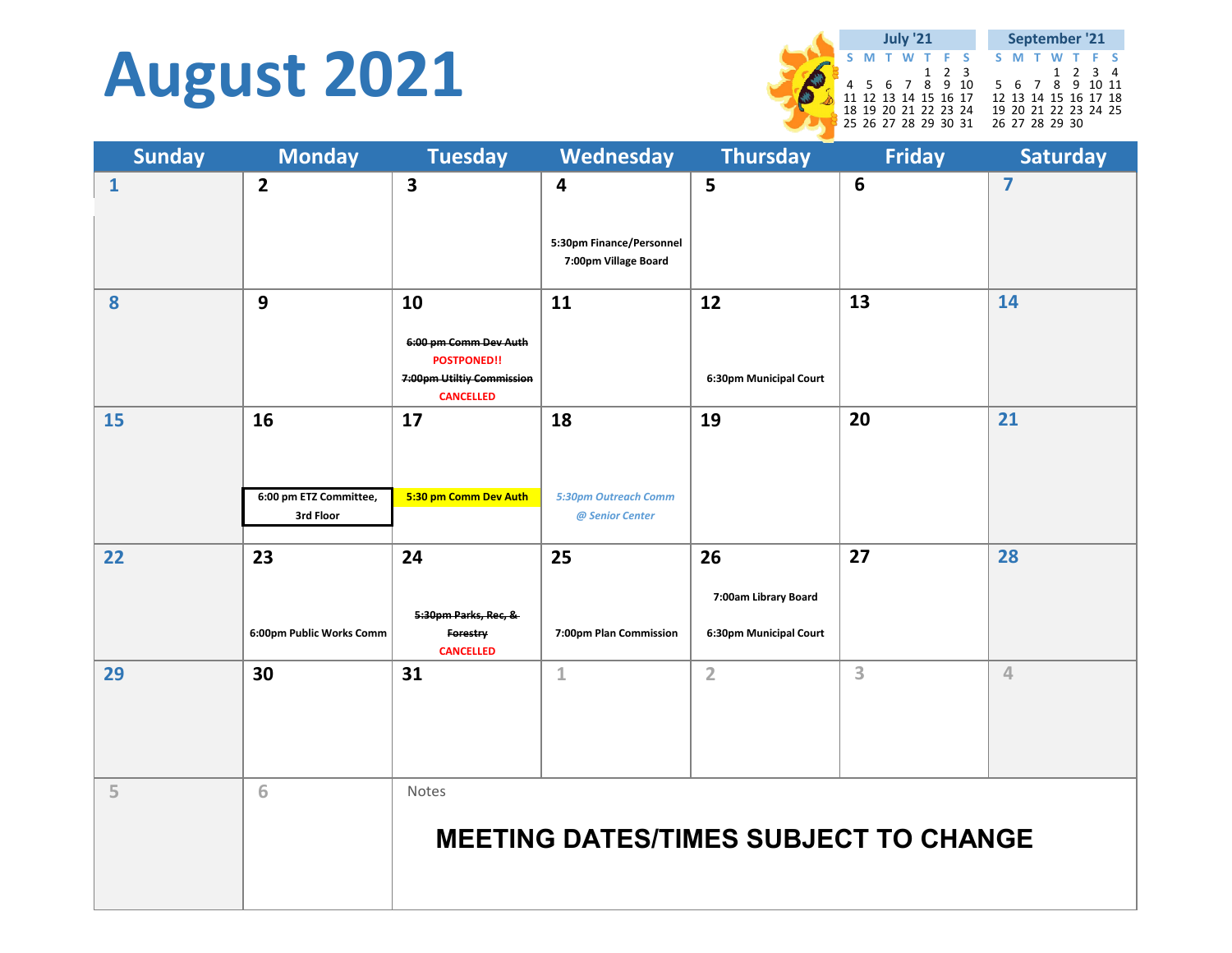# **July 2021**

**SMTWT F S SMTWT F S**12345 1234567 6 7 8 9 10 11 12 8 9 10 11 12 13 14 13 14 15 16 17 18 19 15 16 17 18 19 20 21 20 21 22 23 24 25 26 22 23 24 25 26 27 28 27 28 29 30 29 30 31**June'21 August '21**

| <b>Sunday</b> | <b>Monday</b>                                            | <b>Tuesday</b>                                                                                                          | Wednesday                                                                                         | <b>Thursday</b>              | <b>Friday</b>  | <b>Saturday</b>         |
|---------------|----------------------------------------------------------|-------------------------------------------------------------------------------------------------------------------------|---------------------------------------------------------------------------------------------------|------------------------------|----------------|-------------------------|
| 27            | 28<br>agenda for further information.                    | 29<br>NOTE: Village Board & Other Committee meetings have<br>returned to in person (with a virtual option). See meeting | 30                                                                                                | $\mathbf{1}$                 | $\overline{2}$ | $\overline{\mathbf{3}}$ |
|               | 5<br><b>INDEP DAY OBSERVED</b><br><b>Village Holiday</b> | 6                                                                                                                       | $\overline{7}$<br>5:30pm Finance/Personnel<br><b>CANCELLED</b><br>7:00pm Village Board            | 8                            | 9              | 10                      |
| 11            | 12                                                       | 13<br>5:30pm Police Commission<br>7:00pm Utiltiy Commission                                                             | 14<br><b>5:30pm Outreach Comm</b><br>@ Senior Center<br>6:00 pm Comm Dev Auth<br><b>CANCELLED</b> | 15<br>6:30pm Municipal Court | 16             | 17                      |
| 18            | 19<br>6:00pm Public Safety Comm                          | 20                                                                                                                      | 21                                                                                                | 22<br>7:00am Library Board   | 23             | 24                      |
| 25            | 26<br>6:00pm Public Works Comm                           | 27<br>5:30pm Parks, Rec, &<br>Forestry                                                                                  | 28<br>7:00pm Plan Commission                                                                      | 29<br>6:30pm Municipal Court | 30             | 31                      |
| $\mathbbm{1}$ | $\overline{2}$                                           | Notes                                                                                                                   | <b>MEETING DATES/TIMES SUBJECT TO CHANGE</b>                                                      |                              |                |                         |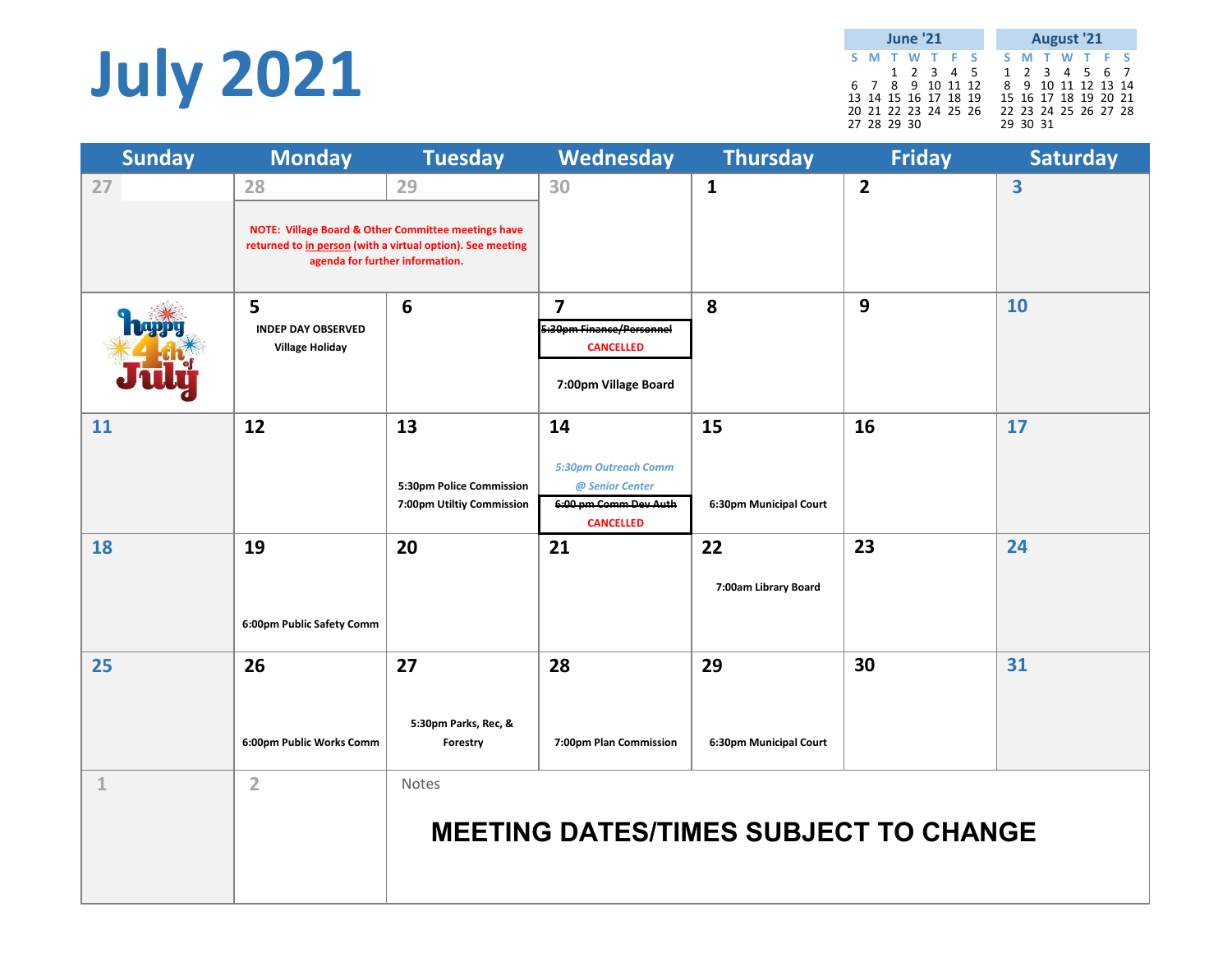#### **June 2021**

**SMTWT F S SMTWT F S** $T - F - S$ 2 3 4 5 6 7 8 4 5 6 7 8 9 10 2 3 4 5 6 7 8 4 5 6 7 8 9 10 9 10 11 12 13 14 15 11 12 13 14 15 16 17 16 17 18 19 20 21 22 18 19 20 21 22 23 24 23 24 25 26 27 28 29 25 26 27 28 29 30 31 30 31**May '21 July '21**

| <b>Sunday</b>               | <b>Monday</b>                                                                                                                                                                              | <b>Tuesday</b>                         | Wednesday                                                          | <b>Thursday</b>                                      | <b>Friday</b>                                | <b>Saturday</b> |
|-----------------------------|--------------------------------------------------------------------------------------------------------------------------------------------------------------------------------------------|----------------------------------------|--------------------------------------------------------------------|------------------------------------------------------|----------------------------------------------|-----------------|
| 30                          | 31<br><b>NOTE: Village Board &amp; Other Committee meetings will</b><br>return to in person (with a virtual option) effective June 2,<br>2021. See meeting agenda for further information. | $\mathbf{1}$                           | $\overline{2}$<br>5:30pm Finance/Personnel<br>7:00pm Village Board | 3                                                    | 4                                            | 5               |
| 6                           | $\overline{7}$                                                                                                                                                                             | 8<br>7:00pm Utiltiy Commission         | 9<br>6:00 pm Comm Dev Auth                                         | 10<br>6:30pm Municipal Court                         | 11                                           | 12              |
| 13                          | 14                                                                                                                                                                                         | 15                                     | 16                                                                 | 17                                                   | 18                                           | 19              |
| 20<br>Happy<br>Father's Day | 21<br><b>6 PM Public Safety</b><br><b>CANCELLED</b>                                                                                                                                        | 22<br>5:30pm Parks, Rec, &<br>Forestry | 23<br>7:00pm Plan Commission                                       | 24<br>7:00am Library Board<br>6:30pm Municipal Court | 25                                           | 26              |
| 27                          | 28<br>6:00pm Public Works Comm<br><b>CANCELLED</b>                                                                                                                                         | 29                                     | 30                                                                 | $\mathbf{1}$                                         | $\overline{2}$                               | 3               |
| $\overline{4}$              | 5                                                                                                                                                                                          | Notes                                  |                                                                    |                                                      | <b>MEETING DATES/TIMES SUBJECT TO CHANGE</b> |                 |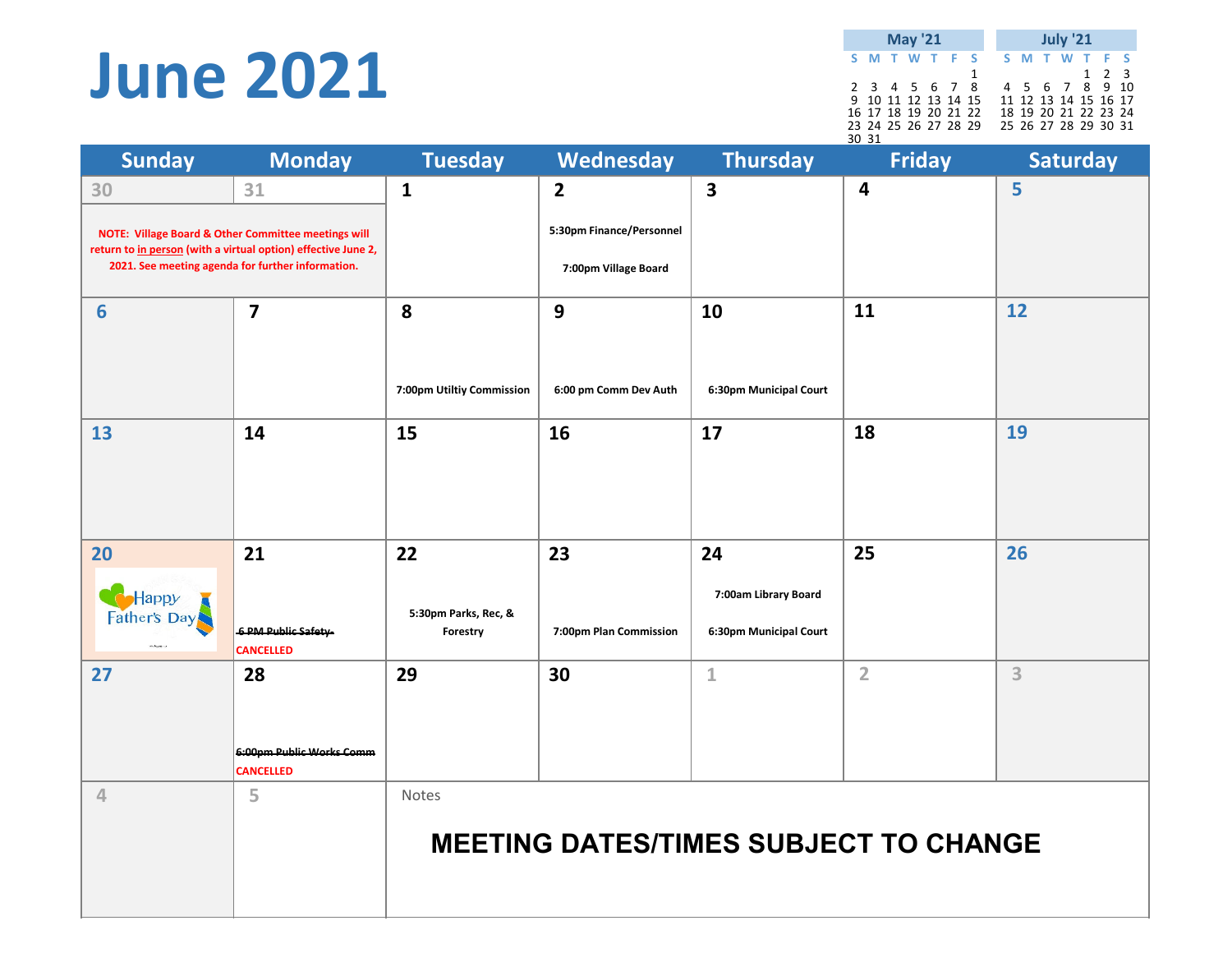## **May 2021**

|  | <b>April '21</b>     |  |       |  |             | <b>June '21</b>      |  |  |
|--|----------------------|--|-------|--|-------------|----------------------|--|--|
|  | S M T W T F S        |  |       |  |             | S M T W T F S        |  |  |
|  |                      |  | 1 2 3 |  |             | 1 2 3 4 5            |  |  |
|  | 4 5 6 7 8 9 10       |  |       |  |             | 6 7 8 9 10 11 12     |  |  |
|  | 11 12 13 14 15 16 17 |  |       |  |             | 13 14 15 16 17 18 19 |  |  |
|  | 18 19 20 21 22 23 24 |  |       |  |             | 20 21 22 23 24 25 26 |  |  |
|  | 25 26 27 28 29 30    |  |       |  | 27 28 29 30 |                      |  |  |

| <b>Sunday</b>                                                           | <b>Monday</b>                                       | <b>Tuesday</b>                                      | Wednesday                                                              | <b>Thursday</b>                          | <b>Friday</b>           | <b>Saturday</b> |
|-------------------------------------------------------------------------|-----------------------------------------------------|-----------------------------------------------------|------------------------------------------------------------------------|------------------------------------------|-------------------------|-----------------|
| 25                                                                      | 26                                                  | 27                                                  | 28                                                                     | 29                                       | 30                      | $\mathbf{1}$    |
| $\overline{2}$                                                          | 3                                                   | $\overline{4}$                                      | 5<br>5:30pm Finance/Personnel<br>7:00pm Village Board                  | $6\phantom{1}$<br>6:30pm Municipal Court | $\overline{\mathbf{z}}$ | 8               |
| 9<br>$\mathcal{M}_{\textit{other's}\atop\textit{DAY}}^{\textit{HAPPY}}$ | 10                                                  | 11<br>7:00pm Utiltiy Commission                     | 12<br>5:30pm Outreach Comm<br>@ Senior Center<br>6:00 pm Comm Dev Auth | 13                                       | 14                      | 15              |
| 16                                                                      | 17<br>6:00pm Public Safety Comm                     | 18                                                  | 19                                                                     | 20<br>6:30pm Municipal Court             | 21                      | 22              |
| 23                                                                      | 24<br><b>Public Works Comm-</b><br><b>CANCELLED</b> | 25<br>Parks, Rec, &<br>Forestry<br><b>CANCELLED</b> | 26<br>7:00pm Plan Commission                                           | 27<br>7:00am Library Board               | 28                      | 29              |
| 30                                                                      | 31<br><b>MEMORIAL DAY</b><br><b>Village Holiday</b> | Notes                                               | <b>MEETING DATES/TIMES SUBJECT TO CHANGE</b>                           |                                          |                         |                 |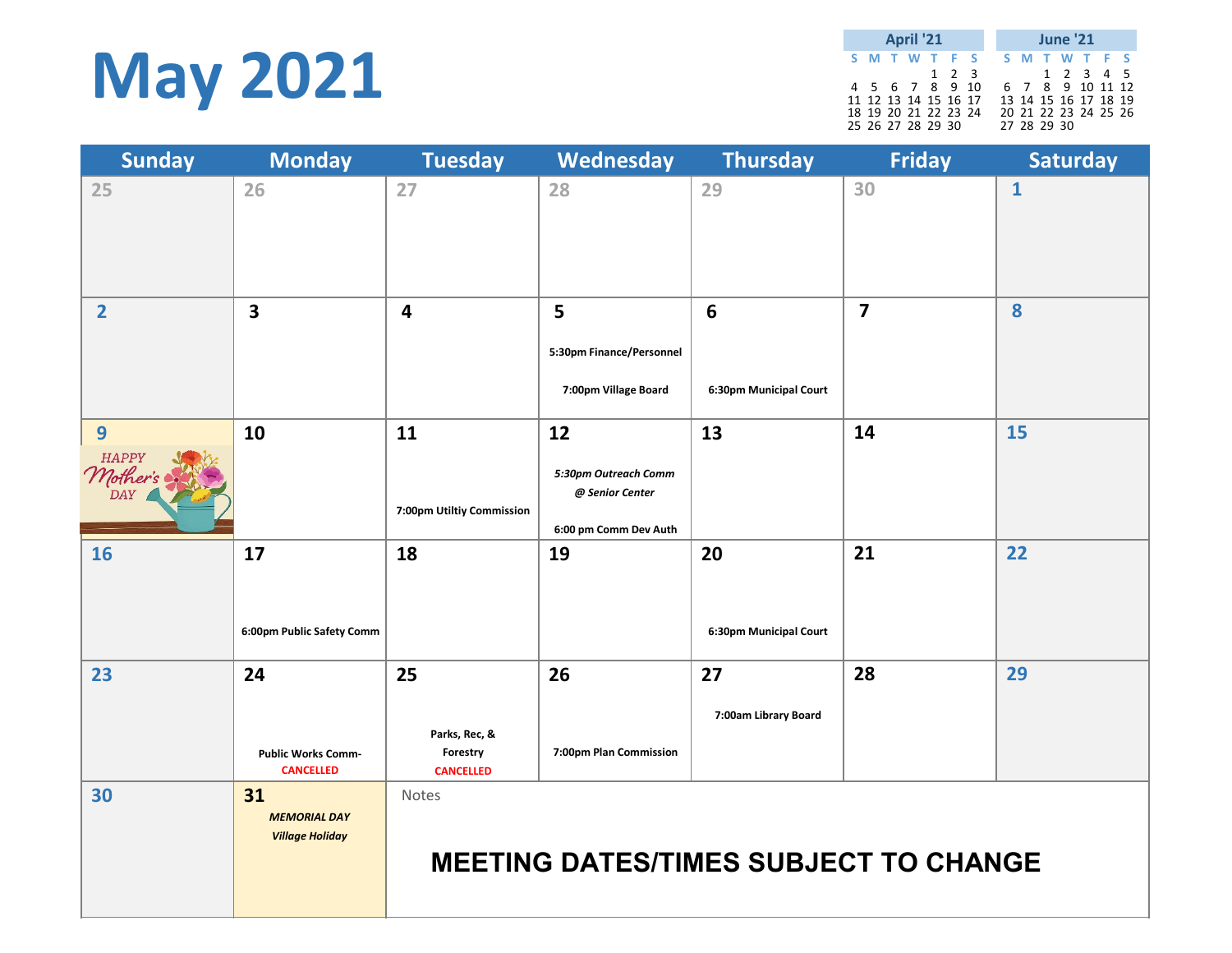# **April 2021**

**SMTWT F S SMTWT F S** 123456 1 7 8 9 10 11 12 13 2 3 4 5 6 7 8 14 15 16 17 18 19 20 9 10 11 12 13 14 1516 17 18 19 20 21 22 21 22 23 24 25 26 27 28 29 30 31 23 24 25 26 27 28 29 30 31**March'21 May '21**

| <b>Sunday</b>           | <b>Monday</b>                                | <b>Tuesday</b>                         | Wednesday                                                                             |                                                      | <b>Friday</b>  | Saturday     |
|-------------------------|----------------------------------------------|----------------------------------------|---------------------------------------------------------------------------------------|------------------------------------------------------|----------------|--------------|
| 28                      | 29                                           | 30                                     | 31                                                                                    | $\mathbf{1}$                                         | $\overline{2}$ | 3            |
| $\overline{\mathbf{4}}$ | 5                                            | $6\phantom{1}6$                        | $\overline{\mathbf{z}}$<br><b>Fin &amp; Pers. - CANCELLED</b><br>7:00pm Village Board | 8<br>6:30pm Municipal Court                          | 9              | 10           |
| 11                      | 12                                           | 13<br>7:00pm Utiltiy Commission        | 14<br>6:00 pm Comm Dev Auth                                                           | 15                                                   | 16             | 17           |
| 18                      | 19<br>6 PM Public Safety<br><b>CANCELLED</b> | 20                                     | 21<br>6:00pm Village Board Spec<br><b>Reorganizaton Meeting</b>                       | 22<br>7:00am Library Board<br>6:30pm Municipal Court | 23             | 24           |
| 25                      | 26<br>6:00pm Public Works Comm               | 27<br>5:30pm Parks, Rec, &<br>Forestry | 28<br>6:00pm JOINT Village<br><b>Board / Plan Comm Mtg</b><br>7:00pm Plan Commission  | 29                                                   | 30             | $\mathbf{1}$ |
| $\overline{2}$          | 3                                            | Notes                                  |                                                                                       | <b>MEETING DATES/TIMES SUBJECT TO CHANGE</b>         |                |              |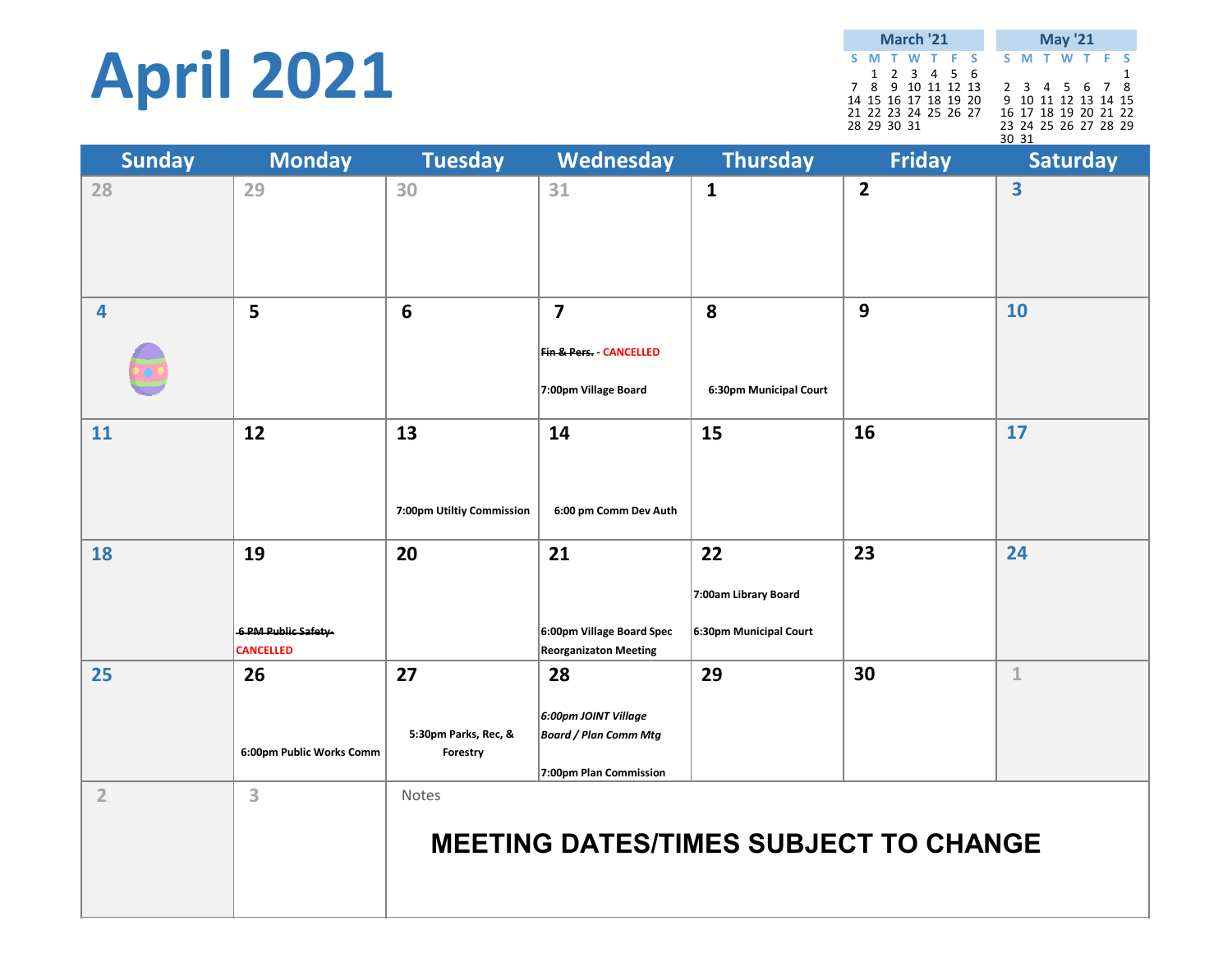## **March 2021**

|    | <b>February '21</b> |                      |  |  |  |  | <b>April '21</b> |  |  |                      |       |  |  |
|----|---------------------|----------------------|--|--|--|--|------------------|--|--|----------------------|-------|--|--|
|    |                     | S M T W T F S        |  |  |  |  |                  |  |  | S M T W T F S        |       |  |  |
|    |                     | 1 2 3 4 5 6          |  |  |  |  |                  |  |  |                      | 1 2 3 |  |  |
|    |                     | 7 8 9 10 11 12 13    |  |  |  |  |                  |  |  | 4 5 6 7 8 9 10       |       |  |  |
|    |                     | 14 15 16 17 18 19 20 |  |  |  |  |                  |  |  | 11 12 13 14 15 16 17 |       |  |  |
|    |                     | 21 22 23 24 25 26 27 |  |  |  |  |                  |  |  | 18 19 20 21 22 23 24 |       |  |  |
| 28 |                     |                      |  |  |  |  |                  |  |  | 25 26 27 28 29 30    |       |  |  |

| <b>Sunday</b>           | <b>Monday</b> | <b>Tuesday</b>                            | Wednesday                                                  | <b>Thursday</b>                                   | <b>Friday</b>  | <b>Saturday</b>                     |
|-------------------------|---------------|-------------------------------------------|------------------------------------------------------------|---------------------------------------------------|----------------|-------------------------------------|
| 28                      | $\mathbf{1}$  | $\overline{2}$                            | 3<br>5:30pm Finance/Personnel                              | $\overline{\mathbf{4}}$<br>6:30pm Municipal Court | 5              | 6                                   |
|                         |               |                                           | 7:00pm Village Board                                       |                                                   |                |                                     |
| $\overline{\mathbf{z}}$ | 8             | $\mathbf{9}$<br>7:00pm Utiltiy Commission | 10<br>6:00 pm CDA<br>RESCHEDULED to 3/24/21                | 11                                                | 12             | 13                                  |
| 14                      | 15            | 16                                        | 17<br>ST PATRICK'S DAY                                     | 18<br>6:30pm Municipal Court                      | 19             | 20                                  |
| 21                      | 22            | 23<br>5:30pm Parks, Rec, &<br>Forestry    | 24<br>6:00 CDA (reschedule date)<br>7:00pm Plan Commission | 25<br>7:00am Library Board                        | 26             | 27                                  |
| 28                      | 29            | 30                                        | 31                                                         | $\mathbf{1}$                                      | $\overline{2}$ | 3                                   |
| $\overline{4}$          | 5             | Notes                                     |                                                            | <b>MEETING DATES/TIMES SUBJECT TO CHANGE</b>      |                | Calendar Templates by Vertex42      |
|                         |               |                                           |                                                            |                                                   |                | https://www.vertex42.com/calendars/ |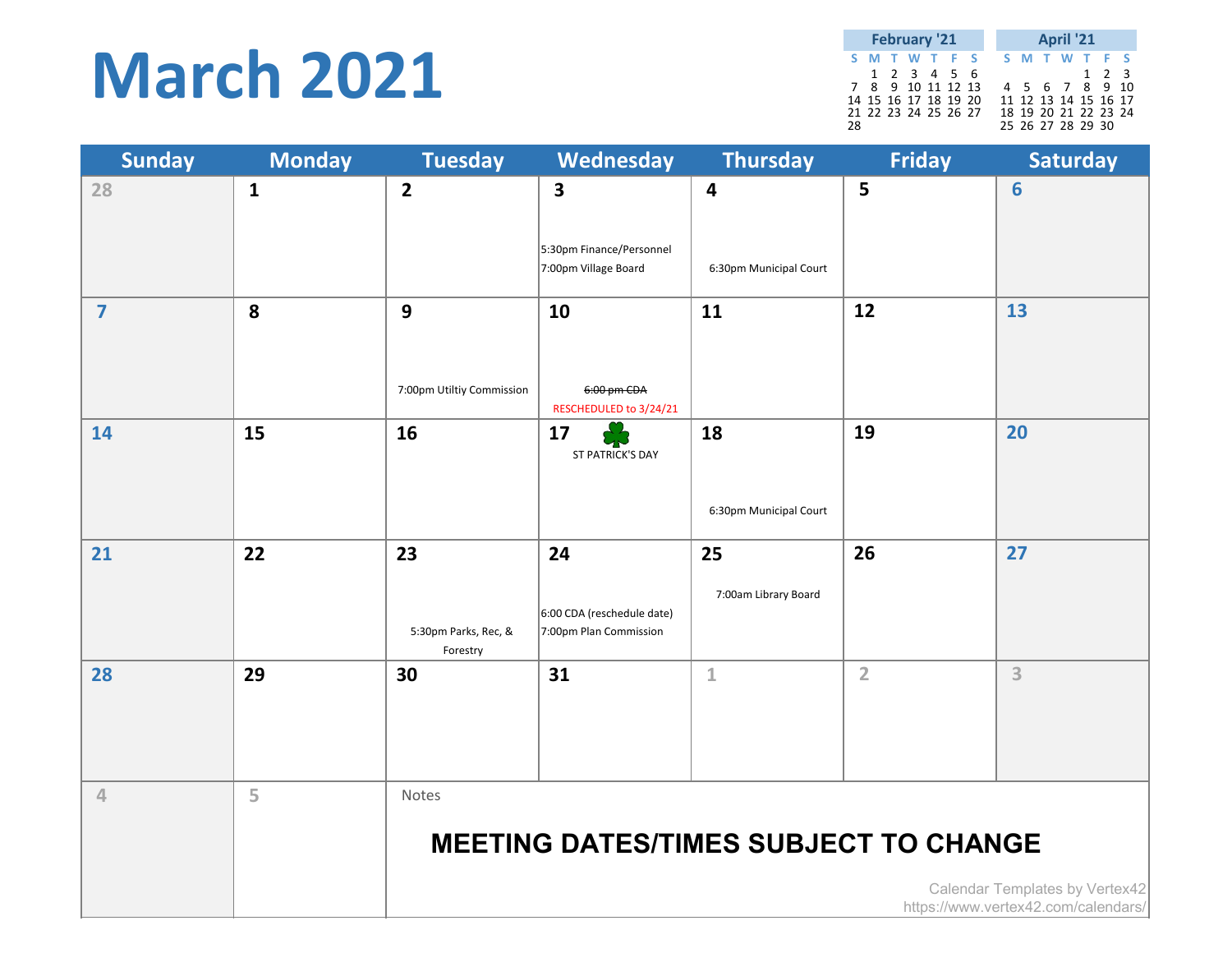## **February 2021**

**SMTWT F S SMTWT F S** 12 123456 3 4 5 6 7 8 9 7 8 9 10 11 12 13 10 11 12 13 14 15 16 14 15 16 17 18 19 20 17 18 19 20 21 22 23 21 22 23 24 25 26 27 24 25 26 27 28 29 30 28 29 30 31 31**January '21 March '21**

| <b>Sunday</b>                             | <b>Monday</b>                              | <b>Tuesday</b>                            | Wednesday                                                                  | <b>Thursday</b>                                      | <b>Friday</b>                                | <b>Saturday</b>                                                       |
|-------------------------------------------|--------------------------------------------|-------------------------------------------|----------------------------------------------------------------------------|------------------------------------------------------|----------------------------------------------|-----------------------------------------------------------------------|
| 31                                        | $\mathbf{1}$                               | $\overline{2}$                            | 3<br>5:30pm Finance/Personnel<br><b>CANCELLED!</b><br>7:00pm Village Board | 4<br>6:30pm Municipal Court                          | 5                                            | 6                                                                     |
| $\overline{\mathbf{z}}$                   | 8                                          | $\mathbf{9}$<br>7:00pm Utiltiy Commission | 10<br>6:00pm Comm Dev<br>Authority                                         | 11                                                   | 12                                           | 13                                                                    |
| 14<br><b>VALENTINE'S DAY</b><br>$\bullet$ | 15 PRESIDENT'S DAY<br>6:00pm Public Safety | 16                                        | 17                                                                         | 18<br>7:00am Library Board<br>6:30pm Municipal Court | 19                                           | 20                                                                    |
| 21                                        | 22                                         | 23<br>5:30pm Parks, Rec, &<br>Forestry    | 24<br>7:00pm Plan Commission                                               | 25                                                   | 26                                           | 27                                                                    |
| 28                                        | $\mathbf{1}$                               | $\overline{2}$                            | 3                                                                          | 4                                                    | 5                                            | 6                                                                     |
| $\overline{7}$                            | 8                                          | Notes                                     |                                                                            |                                                      | <b>MEETING DATES/TIMES SUBJECT TO CHANGE</b> | Calendar Templates by Vertex42<br>https://www.vertex42.com/calendars/ |